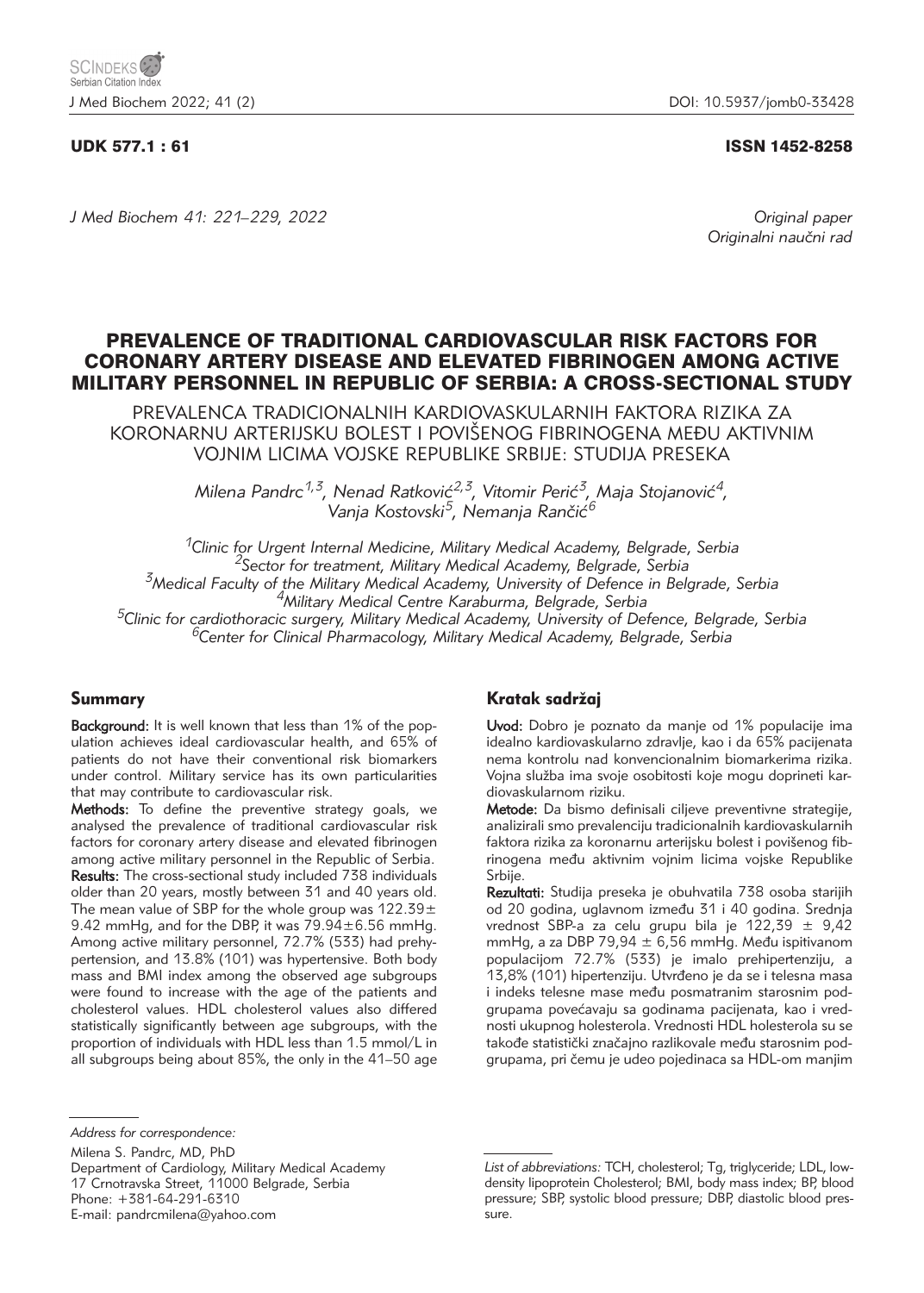group was lower, 76.4%. LDL cholesterol and the proportion of individuals who had LDL 3.5 increases with the age of patients, and an identical trend was recorded with triglycerides. With ageing, fibrinogen levels increased. Conclusions: Those findings considering cardio and cerebrovascular risk factors would help create a new approach for primary prevention for these categories of individuals.

Keywords: traditional cardiovascular risk factors, coronary artery disease, fibrinogen, active military personnel

# Introduction

It is well known that less than 1% of the population achieves ideal cardiovascular health, and 65% of patients do not have their conventional risk biomarkers under control (1–2). Although recent data are very suggestive for primary prevention in people with multiple risk factors, fewer than 10% of those individuals have all of them adequately controlled (2–5). The primary prevention strategy in individuals with multiple risk factors is based on the fact that the first atherosclerotic changes – fat spots and stripes, consisting mainly of macrophages filled with LDL cholesterol, appear early in life, even in childhood (6–7). These findings underline the need for lipid status screening to provide better objectivity in assessing cardiovascular risk and the rationale for the early introduction of lifestyle changes and drug therapy. Except for lipid status, cardiovascular risk evaluation includes fibrinogen levels, a widely used surrogate cardiovascular marker, which also has a predictive value (8). Halle et al. (9) underlined a clear link between higher normal fibrinogen and the expression of a more atherogenic LDL subfraction phenotype independent of body mass index, age, other serum lipids, and insulin resistance in a healthy person nonsmoking male. A meta-analysis with about 4000 coronary heart disease cases indicated that an increase in plasma fibrinogen level per 1 g/L was followed by a relative risk ratio increment of 1.8 (10). A recent meta-analysis with 246,669 otherwise healthy participants underlined the clear benefit of assessing the CRP or fibrinogen level in individuals at intermediate risk for a cardiovascular event considering prevention of an additional event over a period of 10 year follow-up (11). These findings reinforce the evidence that fibrinogen should be estimated in coronary risk assessment.

Considering the role of lipid disorders in atherosclerosis, it is important to have a screening program for the early detection of lipid disorders. Active military personnel selection should be based on »a kind of healthy worker effect« or »Healthy Warrior Effect« to provide the population that is healthier than the general one (12–13). Military service has its own particularities that may contribute

od 1,5 mmol/L u svim podgrupama bio oko 85%, dok je jedino u starosnoj grupi od 41–50 godina bio niži, 76,4%. LDL holesterol, kao i udeo pojedinaca koji su imali LDL  $\geq$ 3,5, raste sa starenjem pacijenata, a identičan trend je zabeležen i kod triglicerida. Sa starenjem, nivo fibrinogena se povećava.

Zaključak: Dobijeni rezultati koji se odnose na kardio i cerebrovaskularne faktore rizika bi mogli doprineti stvaranju novog pristupa u primarnoj prevenciji kod ovih kategorija bolesnika.

Kliučne reči: tradicionalni kardiovaskularni faktori rizika, koronarna arterijska bolest, fibrinogen, aktivna vojna lica

to cardiovascular risk (14–16). Previous referred findings are the basis for the scientific project »Primary prevention of ischemic heart disease among active military personnel and civilian personnel in the military in the Republic of Serbia«, which aims to implement actual prevention recommendations among active-duty military personnel and military personnel. This part of the population is under systemic control and the possibility of daily health status checks. This is objectified by general medical examination yearly (younger than 40 years) or every second year (older than 40 years).

The aim of the study is to point out the prevalence of hyperlipidemia and elevated fibrinogen among active-duty military personnel in the Republic of Serbia.

## Methods

# *Type of the study and participants*

This is a cross-sectional study (2018–2019), included a sample of 738 active military personnel (20+ years) of Serbia. The study was conducted in the Military Medical Academy and Military Medical Centre Karaburma. All procedures performed in the study involving human participants were in accordance with the ethical standards of the Ethical Commission of Belgrade University of Defence. The study population included 738 males, divided into two groups. The first one consists of 289 individuals younger than 40 years, and then the second one includes 489 people older than 40.

## *Some epidemiological and anthropometric Characteristics were checked to assess cardio metabolic risk*

Anthropometric measurements and calculations included body weight and height, as well as body mass index (BMI, calculated as weight (kg)/squared body height  $(m<sup>2</sup>)$ ). Recognised criteria were used for the assessment of overweight and obesity versus normal BMI. Cutoff value for overweight and obesity was BMI  $\geq$  25 kg/m<sup>2</sup>. The systolic and diastolic blood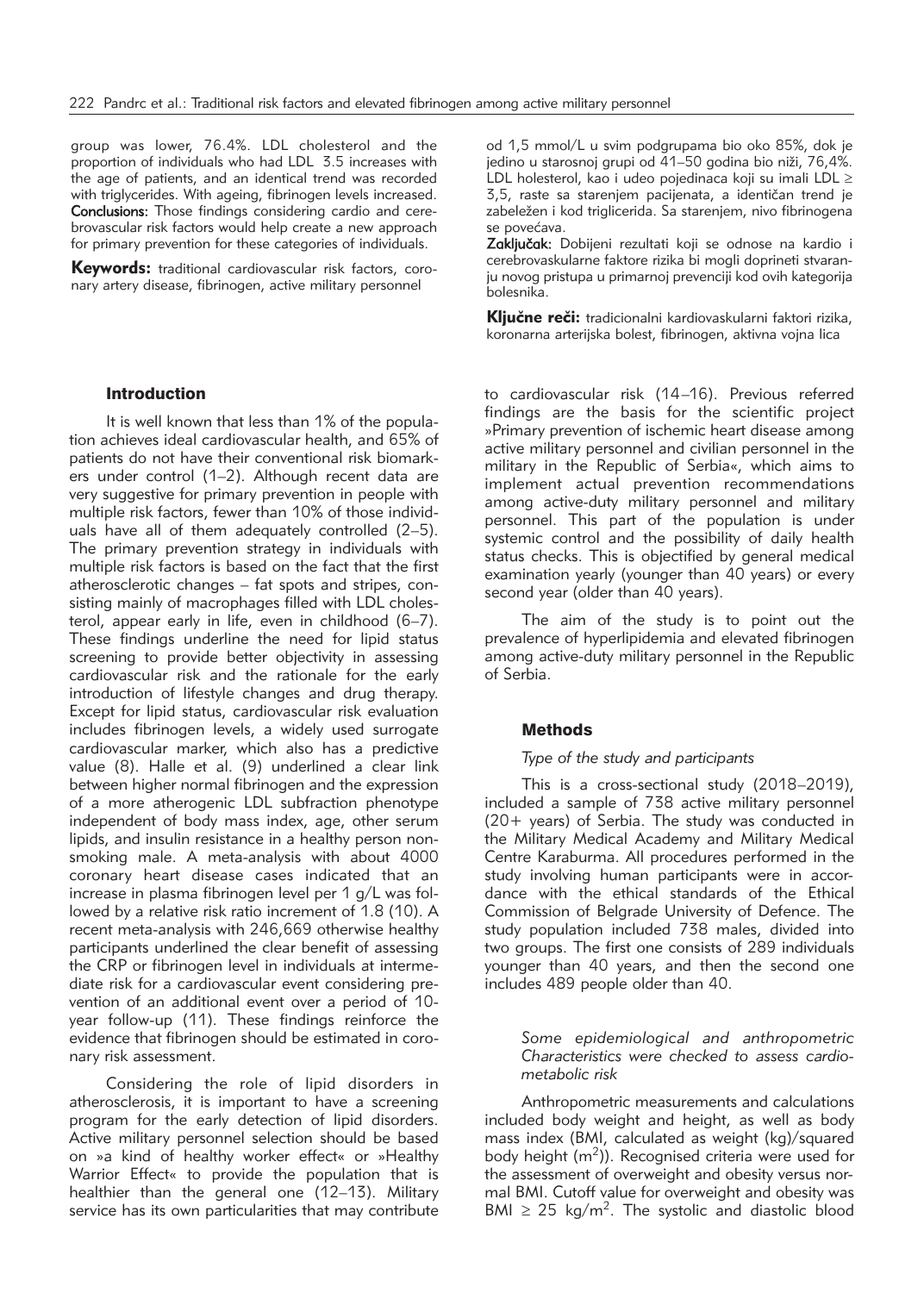pressure (SBP and DBP) cardiologists measured by the traditional sphygmomanometer with a participant in a sitting position. The values of systolic and diastolic blood pressure were recorded as the arithmetic mean of three repeated measurements. In preparation for measurements, the participants were seated and rested quietly for at least five minutes before taking the first BP measurement. The right arm was used for all blood pressure measurements. All participants had BP measurements always taken by the same researcher and with the same-sized cuff for adults. Time intervals between the measurements were 5–10 minutes. The first (for systolic) and fifth (for diastolic) Korotkoff sounds were recorded for each of the 3 measurements (4, 15).

According to WHO, the examinees without antihypertensive therapy over the last 4 months were classified according to values of blood pressure into the following categories: normal blood pressure (systolic blood pressure – SBP and diastolic blood pressure – DBP: <120 and <80 mmHg); prehypertension (SBP/DBP: 120–139 and/or 80–89 mmHg); and hypertension (SBP/DBP:  $\geq$ 140 and/or  $\geq$ 90 mmHg). All individuals who used antihypertensive therapy over the previous 4 weeks were included in the category of hypertensive individuals (5, 17).

#### *Biochemical data analysis*

By using the Auto Analyzer HITACHI 7020 (902), Japan, the following biochemical analyses were done: high-density lipoprotein cholesterol (HDL), triglycerides (Tg), total cholesterol (TC). In addition, low-density lipoprotein cholesterol (LDL) was calculated by the Friedewald formula (LDL=TC-HDL-TG/2.2) (18). Fibrinogen was done by analysers using kits from Dade Behring Marburg GmbH.

#### *Statistical analysis*

The data were analysed using the Statistical Package for the Social Sciences IBM-SPSS, version 26.0. Categorical variables were presented as frequency and were analysed using the Chi-square test. All continuous variables are presented as median (interquartile range: 25–75th percentile) or mean  $\pm$ standard deviation for the data that are not normally or normally distributed, respectively. The Shapiro-Wilk test was used to test the normality of data distribution. For intergroup comparisons, the Kruskal-Wallis test for non-parametric variables and ANOVA for parametric variables was used. Spearmen's coefficient correlation tested the relationship between variables. Also, the relationship between the fibrinogen as a dependent variable and other variables were examined using multiple linear regression analysis. Statistical significance was defined as p<0.05 for all comparisons.

#### **Results**

The cross-sectional study included 738 individuals older than 20 years. The median age of the participants was 38 years for the whole group. Most of the group consisted of individuals between 31 and 40 years old (*Figure 1*).

The mean value of SBP for the whole group was 122.39±9.42 mmHg, and for the DBP, 79.94±6.56 mmHg. Among active military personnel, 72.7% (533) had prehypertension, and 13.8% (101) was hypertensive.

A statistically significant difference was found in the body mass and BMI index among the observed age subgroups. Both variables gradually increased with the age of the patients, so that the highest average values were in the age group of 51–60 years; those participants had approximately body mass of 97 kg and BMI almost  $29.5 \text{ kg/m}^2$ . The proportion of patients with BMI  $\geq$ 25 kg/m<sup>2</sup> grew with age, so in the youngest group, there were only 58.2% patients with BMI  $\geq$ 25 kg/m<sup>2</sup>, while in the group older than 51 years, there were 100% patients. Both systolic and diastolic pressure are statistically the highest in the oldest group and increase gradually with age. The proportion of hypertensive patients also increased with age; in the youngest group, there were only 6.4% of patients with hypertension, and in the oldest group, 21.4 %. Cholesterol values also increased with age; statistically, significantly higher cholesterol levels were recorded in the older group compared to the previous three subgroups. It was similar with cholesterol  $\geq 5.2$  mmol/L; the youngest group had a frequency of 36.7% and the oldest 78.6%. HDL cholesterol values also differed statistically significantly between age subgroups, with the proportion of individuals with HDL less than 1.5 mmol/L in all subgroups being about 85%, the only in the 41–50 age group was lower, 76.4%. LDL cholesterol and the proportion of individuals who had  $LDL \geq 3.5$  increased with the age of patients, and an identical trend was recorded with triglycerides (*Table I*).

With ageing, fibrinogen levels increased. *Figure 2* showed that the median fibrinogen value increased from 2.30 mmol/L in the youngest group to 3.3 mmol/L in the oldest group. There were statistically significant differences among age groups considering all observed variables of lipid status (total cholesterol, LDL and HDL cholesterols, triglycerides). With ageing, the proportion of the patients with increased lipids' levels grew (*Table II*).

The significant positive correlations among age and all other analysed parameters were recorded. With ageing, all observed parameters grew. The correlation matrix illustrated that age was positively strongly correlated with all observed variables. A mutual correlation was also found between other parameters, so it could be concluded that the values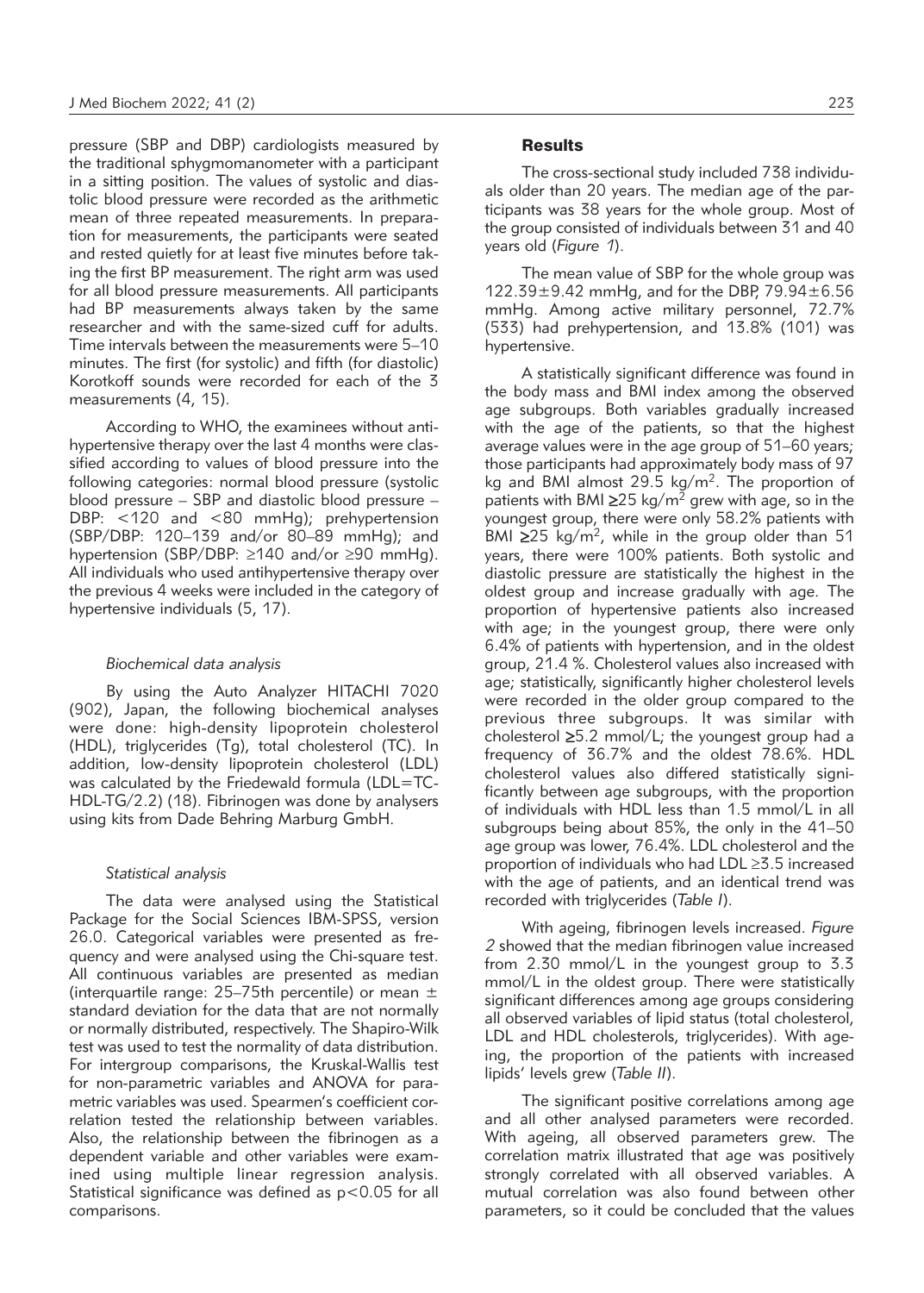Table I Distribution of clinical and biochemical characteristics among active-duty military personnel according to the age groups.

|                                |                               | Age groups; median (IQR), number (%) or MV±SD |                               |                               |            |  |  |
|--------------------------------|-------------------------------|-----------------------------------------------|-------------------------------|-------------------------------|------------|--|--|
| Characteristics                | $20 - 30$ years<br>$(n=79)$   | $31-40$ years<br>$(n=410)$                    | $41-50$ years<br>$(n = 235)$  | $51-60$ years<br>$(n=14)$     | p value    |  |  |
| Body mass, kg                  | 85.00<br>$(80.00 - 90.00)$    | 88.00<br>$(80.00 - 96.12)$                    | 90.40<br>$(83.17 - 97.50)$    | 96.90<br>$(89.65 - 106.62)$   | $< 0.001*$ |  |  |
| Body height, cm                | 183.00<br>$(177.00 - 186.00)$ | 181.00<br>$(177.00 - 186.00)$                 | 181.00<br>$(177.00 - 186.00)$ | 181.50<br>$(174.50 - 185.50)$ | $0.524*$   |  |  |
| BMI, $\text{kg/m}^2$           | 25.08<br>$(24.43 - 27.00)$    | 26.81<br>$(24.80 - 28.81)$                    | 27.20<br>$(25.60 - 29.50)$    | 29.49<br>$(28.47 - 31.43)$    | $< 0.001*$ |  |  |
| $<$ 24.99                      | 33 (41.8%)                    | 104 (25.6%)                                   | 44 (18.8%)                    |                               | $<0.001**$ |  |  |
| ≥25.00                         | 46 (58.2%)                    | 302 (74.4%)                                   | 190 (81.2%)                   | 14 (100.0%)                   |            |  |  |
| Systolic blood pressure, mmHg  | 119.60±7.69                   | $121.43 \pm 9.13$                             | $124.81 \pm 9.94$             | $125.36 \pm 8.65$             | < 0.001#   |  |  |
| Diastolic blood pressure, mmHg | 78.72±5.72                    | $79.47 \pm 6.62$                              | $81.03 \pm 6.63$              | $82.50 \pm 5.09$              | 0.004#     |  |  |
| Normal bood pressure           | 11 (14.1%)                    | 65 (16.0%)                                    | 23 (9.8%)                     |                               | $<0.001**$ |  |  |
| Prehypertension                | 63 (79.5%)                    | 303 (74.5%)                                   | 157 (67.1%)                   | 11 (78.6%)                    |            |  |  |
| Hypertension                   | 5(6.4%)                       | 39 (9.5%)                                     | 54 (23.1%)                    | 3(21.4%)                      |            |  |  |
| Total cholesterol, mmol/L      | 4.87 (4.20-5.48)              | 5.10 (4.46-5.88)                              | $5.61(4.93 - 6.29)$           | $6.01(5.44 - 6.34)$           | $< 0.001*$ |  |  |
| $< 5.2$ mmol/L                 | 50 (63.3%)                    | 216 (52.8%)                                   | 82 (35.2%)                    | 3(21.4%)                      | $<0.001**$ |  |  |
| $\geq$ 5.2 mmol/L              | 29 (36.7%)                    | 193 (47.2%)                                   | 151 (64.8%)                   | 11 (78.6%)                    |            |  |  |
| HDL cholesterol, mmol/L        | $1.26(1.10 - 1.42)$           | $1.18(0.85 - 1.67)$                           | $1.26(1.12 - 1.49)$           | $1.28(1.04 - 1.48)$           | $0.001*$   |  |  |
| $\geq$ 1.5 mmol/L              | 12 (15.2%)                    | 61 (15.0%)                                    | 55 (23.6%)                    | 2(15.4%)                      | $0.033**$  |  |  |
| $<$ 1.5 mmol/L                 | 67 (84.8%)                    | 346 (85.0%)                                   | 178(76.4%)                    | 11 (84.6%)                    |            |  |  |
| LDL cholesterol, mmol/L        | $3.01(2.51 - 3.61)$           | 3.27 (2.75-4.00)                              | $3.60(3.02 - 4.15)$           | $3.71(3.31 - 4.21)$           | $< 0.001*$ |  |  |
| $<$ 3.5 mmol/L                 | 58 (74.4%)                    | 244 (60.4%)                                   | 105 (45.7%)                   | 4 (30.8%)                     | $<0.001**$ |  |  |
| $\geq$ 3.5 mmol/L              | 20 (25.6%)                    | 160 (39.6%)                                   | 125 (54.3%)                   | 9(69.2%)                      |            |  |  |
| Triglycerides, mmol/L          | $0.92(0.74 - 1.35)$           | $1.18(0.85 - 1.67)$                           | $1.37(0.93 - 1.99)$           | 2.03 (1.09-2.85)              | $< 0.001*$ |  |  |
| $<$ 1.7 mmol/L                 | 71 (89.9%)                    | 308 (75.5%)                                   | 151 (64.8%)                   | 6 (42.9%)                     | $<0.001**$ |  |  |
| $\geq$ 1.7 mmol/L              | 8 (10.1%)                     | 100 (24.5%)                                   | 82 (35.2%)                    | 8(57.1%)                      |            |  |  |
| Fibrinogen, mmol/L             | $2.30(2.00 - 2.50)$           | $2.70(2.30 - 3.10)$                           | 3.20 (2.80-3.50)              | 3.30 (2.70-3.80)              | $< 0.001*$ |  |  |

\* – Kruskal-Wallis test; \*\* – Chi-square test; # – ANOVA; TCH, Cholesterol; Tg – Triglyceride; BMI – Body Mass Index; IQR– interquartile range, MV – mean value, SD – standard deviation; BP – Blood pressure; SBP – Systolic blood pressure; DBP – Diastolic blood pressure; Normal BP (SBP<120 mmHg and DBP<80 mmHg); Prehypertension (SBP=120–139 mmHg and/or DBP=80–89 mmHg); Hypertension (SBP≥140 mmHg and/or DBP≥90 mmHg, or current treatment with antihypertensive medications).



Figure 1 Distribution of the participants according to the age.



Figure 2 Fibrinogen by the age groups (Fibrinogen values were shown as median with interquartile range: 25–75. percentile).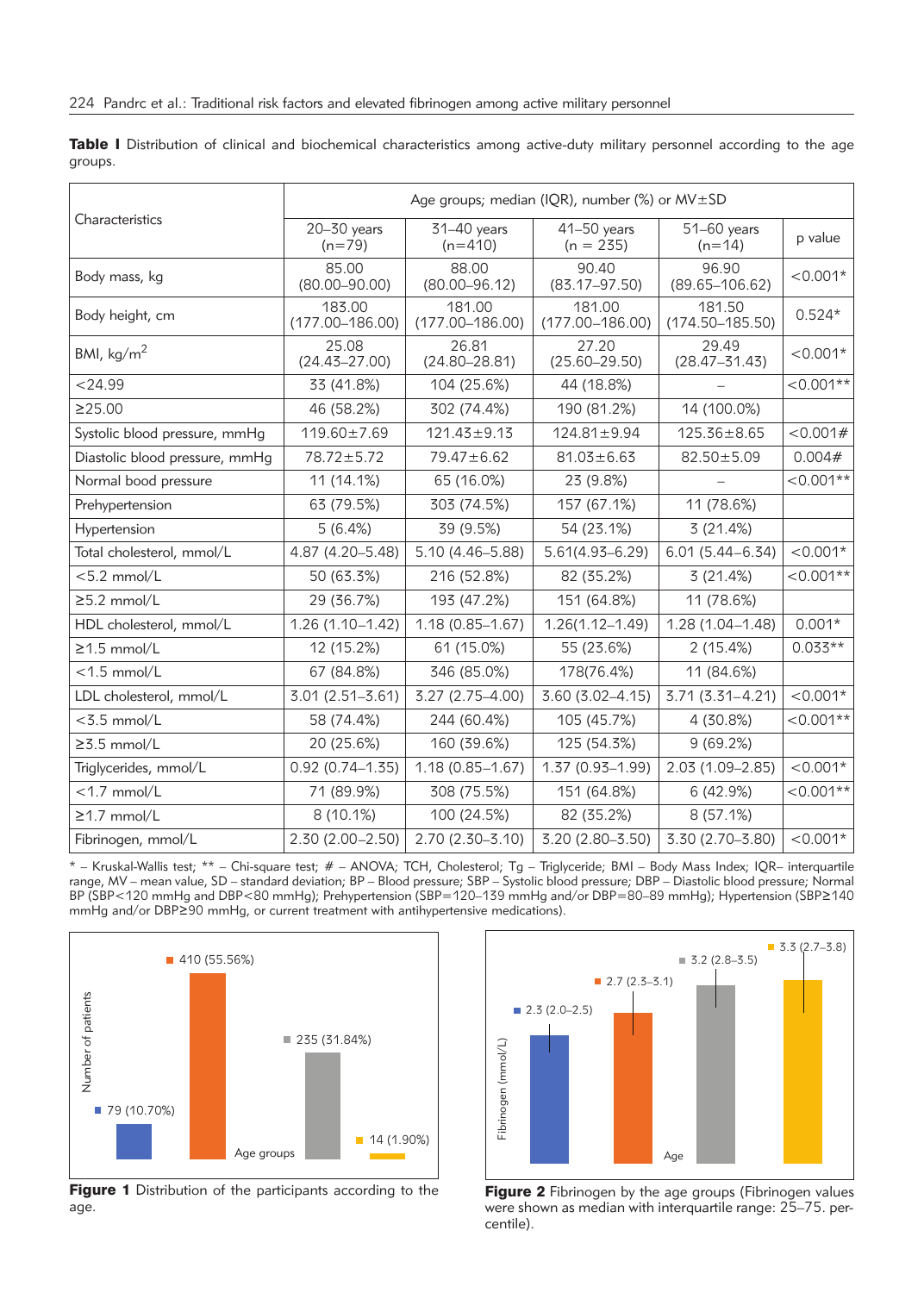Table II Stratified risk (low, moderate, high) within each fraction of lipid status (total cholesterol, HDL cholesterol, LDL cholesterol, triglycerides).

| Characteristics           | Age groups; median (IQR) or number (%) |                            |                            |                             |            |  |  |  |
|---------------------------|----------------------------------------|----------------------------|----------------------------|-----------------------------|------------|--|--|--|
|                           | $20 - 30$ years<br>$(n = 79)$          | 31-40 years<br>$(n = 410)$ | 41-50 years<br>$(n = 235)$ | $51-60$ years<br>$(n = 14)$ | p value    |  |  |  |
| Total cholesterol, mmol/L |                                        |                            |                            |                             |            |  |  |  |
| Low $< 5.2$               | 50 (63.3)                              | 216 (52.8)                 | 82 (35.2)                  | 3(21.4)                     | $< 0.001*$ |  |  |  |
| Moderate 5.2-6.2          | 26 (32.9)                              | 127(31.1)                  | 84 (36.1)                  | 6(42.9)                     |            |  |  |  |
| High $>6.2$               | 3(3.8)                                 | 66 (16.1)                  | 67 (28.8)                  | 5(35.7)                     |            |  |  |  |
| LDL cholesterol, mmol/L   |                                        |                            |                            |                             |            |  |  |  |
| Low < 3.5                 | 58 (74.4)                              | 244 (60.4)                 | 105 (45.7)                 | 4(30.8)                     | $< 0.001*$ |  |  |  |
| Moderate 3.5-4.1          | 17(21.8)                               | 71 (17.6)                  | 61(26.5)                   | 6(46.2)                     |            |  |  |  |
| High $>4.1$               | 3(3.8)                                 | 89 (22.0)                  | 64 (27.8)                  | 3(23.1)                     |            |  |  |  |
| HDL cholesterol, mmol/L   |                                        |                            |                            |                             |            |  |  |  |
| Low > 1.5                 | 12 (15.2)                              | 61 (15.0)                  | 55 (23.6)                  | 2(15.4)                     | $0.033*$   |  |  |  |
| Moderate 1.0-1.5          | 57 (72.2)                              | 273 (67.1)                 | 155 (66.5)                 | 9(69.2)                     |            |  |  |  |
| High $< 1.0$              | 10 (12.7)                              | 73 (17.9)                  | 23 (9.9)                   | 2(15.4)                     |            |  |  |  |
| Triglycerides, mmol/L     |                                        |                            |                            |                             |            |  |  |  |
| Low < 1.69                | 71 (89.9)                              | 308 (75.5)                 | 151 (64.8)                 | 6(42.9)                     | $< 0.001*$ |  |  |  |
| Moderate 1.7-2.25         | 4(5.1)                                 | 47 (11.5)                  | 39 (16.7)                  | 3(21.4)                     |            |  |  |  |
| High > 2.26               | 4(5.1)                                 | 53 (13.0)                  | 43 (18.5)                  | 5(35.7)                     |            |  |  |  |

\* – Chi-square test

|  |  |  |  | Table III The correlation matrix illustrated age was strongly positively correlated with all observed variables. |  |  |
|--|--|--|--|------------------------------------------------------------------------------------------------------------------|--|--|
|  |  |  |  |                                                                                                                  |  |  |

| Variables                        |   | Age<br>(years) | Total<br>(mmol/L) | <b>LDL</b><br>Cholesterol cholesterol cholesterol<br>(mmol/L) | <b>HDL</b><br>(mmol/L) | <b>Triglycerides</b><br>(mmol/L) | Fibrinogen<br>(mmlo/L) | Body mass<br>index<br>(kg/m <sup>2</sup> ) | Systolic<br>blood<br>pressure<br>(mmHg) | <b>Diastolic</b><br>blood<br>pressure<br>(mmHg) |
|----------------------------------|---|----------------|-------------------|---------------------------------------------------------------|------------------------|----------------------------------|------------------------|--------------------------------------------|-----------------------------------------|-------------------------------------------------|
| Age, years                       | r | 1.000          |                   |                                                               |                        |                                  |                        |                                            |                                         |                                                 |
|                                  | p |                |                   |                                                               |                        |                                  |                        |                                            |                                         |                                                 |
| Total cholesterol,               | r | 0.297          | 1.000             |                                                               |                        |                                  |                        |                                            |                                         |                                                 |
| mmol/L                           | p | < 0.001        |                   |                                                               |                        |                                  |                        |                                            |                                         |                                                 |
| LDL cholesterol,                 | r | 0.221          | 0.928             | 0.367                                                         | 0.027                  | 1.000                            |                        |                                            |                                         |                                                 |
| mmol/L                           | p | < 0.001        | < 0.001           | < 0.001                                                       | 0.473                  |                                  |                        |                                            |                                         |                                                 |
| HDL cholesterol,                 | r | 0.086          | 0.128             | $-0.442$                                                      | 1.000                  |                                  |                        |                                            |                                         |                                                 |
| mmol/L                           | p | 0.019          | 0.001             | < 0.001                                                       |                        |                                  |                        |                                            |                                         |                                                 |
| Triglycerides,                   | r | 0.206          | 0.498             | 1.000                                                         |                        |                                  |                        |                                            |                                         |                                                 |
| mmol/L                           | p | < 0.001        | < 0.001           |                                                               |                        |                                  |                        |                                            |                                         |                                                 |
| Fibrinogen,                      | r | 0.465          | 0.231             | 0.137                                                         | 0.054                  | 0.201                            | 1.000                  |                                            |                                         |                                                 |
| mmol/L                           | p | < 0.001        | < 0.001           | 0.001                                                         | 0.199                  | < 0.001                          |                        |                                            |                                         |                                                 |
| Body mass index,                 | r | 0.219          | 0.179             | 0.274                                                         | $-0.204$               | 0.166                            | 0.139                  | 1.000                                      |                                         |                                                 |
| kg/m <sup>2</sup>                | p | < 0.001        | < 0.001           | < 0.001                                                       | < 0.001                | < 0.001                          | 0.001                  |                                            |                                         |                                                 |
| Systolic blood<br>pressure, mmHg | r | 0.215          | 0.143             | 0.204                                                         | $-0.068$               | 0.115                            | 0.184                  | 0.288                                      | 1.000                                   |                                                 |
|                                  | D | < 0.001        | < 0.001           | < 0.001                                                       | 0.067                  | 0.002                            | < 0.001                | < 0.001                                    |                                         |                                                 |
| Diastolic blood                  | r | 0.149          | 0.086             | 0.142                                                         | $-0.060$               | 0.059                            | 0.168                  | 0.234                                      | 0.599                                   | 1.000                                           |
| pressure, mmHq                   | D | < 0.001        | 0.019             | < 0.001                                                       | 0.104                  | 0.117                            | < 0.001                | < 0.001                                    | < 0.001                                 |                                                 |

r – Spearman's rho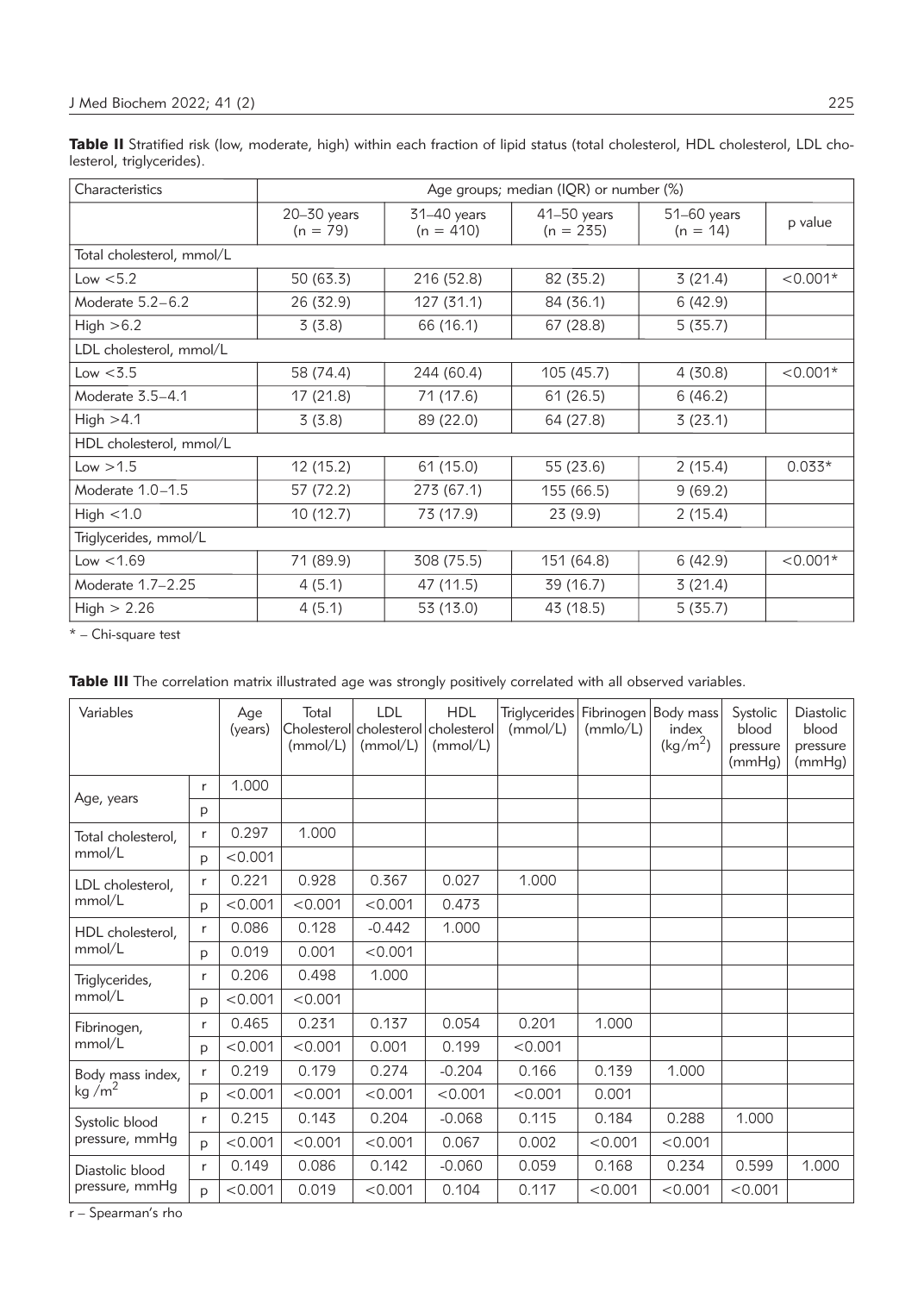| Variables                      | Unstandardised | Coefficients | Sig.  | 95.0% Confidence Interval for B |             |  |
|--------------------------------|----------------|--------------|-------|---------------------------------|-------------|--|
|                                | B              | Std. Error   |       | Lower Bound                     | Upper Bound |  |
| Age, years                     | 0.044          | 0.007        | 0.000 | 0.030                           | 0.058       |  |
| Total cholesterol, mmol/L      | 0.010          | 0.099        | 0.916 | $-0.184$                        | 0.205       |  |
| LDL cholesterol, mmol/L        | 0.057          | 0.106        | 0.594 | $-0.152$                        | 0.266       |  |
| HDL cholesterol, mmol/L        | 0.001          | 0.007        | 0.940 | $-0.014$                        | 0.015       |  |
| Triglycerides, mmol/L          | 0.018          | 0.055        | 0.750 | $-0.091$                        | 0.126       |  |
| Systolic blood pressure, mmHg  | $-0.004$       | 0.006        | 0.519 | $-0.016$                        | 0.008       |  |
| Diastolic blood pressure, mmHg | 0.007          | 0.008        | 0.428 | $-0.010$                        | 0.023       |  |

Table IV Multi-regression analysis with fibrinogen as a dependent variable.

Table V The higher fibrinogen values significantly increased the patient's age, blood pressure, total cholesterol, LDL cholesterol and triglycerides.

| Characteristics                  | FIBRINOGEN tertiles; median (IQR), number (%) or MV±SD |                        |                        |            |  |  |  |
|----------------------------------|--------------------------------------------------------|------------------------|------------------------|------------|--|--|--|
|                                  | Low $(2.0-2.5)$<br>Mid (2.5-3.1)                       |                        | High $(3.1 - 7.0)$     | p value    |  |  |  |
| Age, years                       | 36.00 (30.00-38.00)                                    | 38.00 (35.00-41.00)    | 41.00 (37.00-45.00)    | $< 0.001*$ |  |  |  |
| Body mass, kg                    | 86.00 (80.00-95.00)                                    | 90.00 (80.90-96.00)    | 88.35 (81.52-97.05)    | $0.159*$   |  |  |  |
| Body height, cm                  | 183.00 (177.00–186.00)                                 | 181.00 (177.50–186.00) | 180.50 (176.50–185.00) | $0.090*$   |  |  |  |
| Body mass index, $\text{kg/m}^2$ | 26.00 (24.52–28.05)                                    | 27.00 (25.00–28.83)    | 27.00 (25.12-29.41)    | $0.002*$   |  |  |  |
| Systolic blood pressure, mmHg    | $120.30 \pm 8.59$                                      | $122.63 \pm 9.13$      | $124.51 \pm 10.39$     | < 0.001#   |  |  |  |
| Diastolic blood pressure, mmHg   | 78.89±6.26                                             | $80.87 \pm 6.53$       | $81.17 \pm 7.02$       | 0.001#     |  |  |  |
| Total cholesterol, mmol/L        | $5.04(4.37 - 5.61)$                                    | 5.04 (4.46 - 5.85)     | $5.57(4.93 - 6.29)$    | $< 0.001*$ |  |  |  |
| LDL cholesterol, mmol/L          | $3.21(2.63 - 3.82)$                                    | $3.21(2.67 - 3.97)$    | $3.59(3.14 - 4.23)$    | $< 0.001*$ |  |  |  |
| HDL cholesterol, mmol/L          | $1.23(1.08-1.40)$                                      | $1.22(1.09 - 1.43)$    | $1.22(1.08 - 1.45)$    | $0.588*$   |  |  |  |
| Triglycerides, mmol/L            | $1.12(0.85-1.63)$                                      | $1.09(0.80 - 1.55)$    | $1.37(0.97-1.96)$      | $0.001*$   |  |  |  |

# One-Way ANOVA; \* Kruskal-Wallis test

of observed cardiovascular risk factors increased with age. In addition to age, fibrinogen was also seen in a strong positive correlation with cholesterol, LDL cholesterol and triglycerides (*Table III*). Also, multiregression analysis was performed and obtained a significant model (F=7.577;  $p$  <0.001). The only significant variable that stood out was age. Ageing explains most of the variability of fibrinogen; the fibrinogen grew with increasing age (*Table IV*).

According to fibrinogen values, all patients were divided into terciles; one-third of patients from the smallest to the largest fibrinogen value. The higher fibrinogen values significantly increased the patient's age, blood pressure, total cholesterol, LDL cholesterol and triglycerides (*Table V*).

# **Discussion**

Our study underlined the significant prevalence of traditional cardiovascular risk factors for coronary artery disease in the military population that increased with ageing. Furthermore, fibrinogen as a novel risk factor also grew with increasing age. Further analysis registered a positive correlation between fibrinogen and traditional risk factors values, but only ageing had a positive predictive value. Additional sub-analysis on the patients divided into terciles according to the fibrinogen values support previously cited results. Those finding seems to be very important, having in mind recent data considering age-related cardiovascular disease so-called« inflamm-ageing« (19). This chronic low-grade inflammation state, pathophysiologically based on the agerelated increased inflammatory tone (inflamm-ageing) and nutrient excess (metaflammation) attributed to the accelerating vascular ageing and atherosclerosis per se. Except for accelerated atherosclerosis, there are also reciprocal positive interactions with traditional CV risk factors. All those findings contribute to creating novel therapeutic approaches that should promote healthy ageing and preserve health care system resources (20).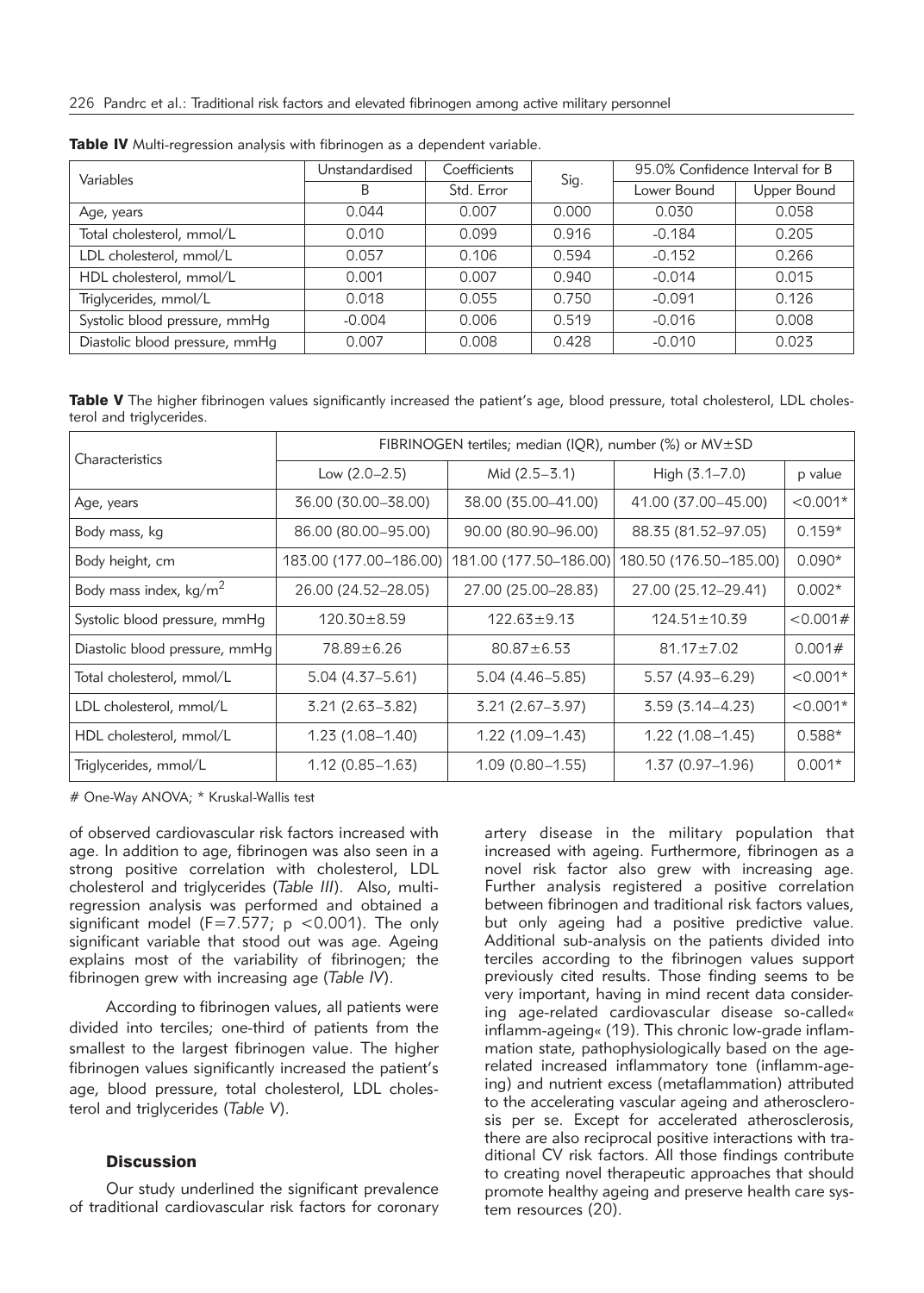In order to define the preventive strategy goals, we analysed the prevalence of traditional cardiovascular risk factors among our specific study population. Most of our study group consisted of males younger than 40 with prehypertension in almost 75% and hypertension in 13.8% of participants. Among Serbian Armed Forces (older than 20 years of age), a significantly higher prevalence of prehypertension was identified than in the general population of the same age in the Republic of Serbia (in the age between 20 and 39 years, 67.4–54.1%; in the age between 40 and 44 years, 46.6%) (21–22). The prevalence of hypertension in the adult population of Serbia (aged  $\geq$  15 years) of 33.2% is significantly higher compared to hypertension among individuals in our study group (13.8%) (22).

Compared to results from the USA, the prevalence of hypertension in Serbia among the military population is more than 2.5 times higher. The proportion of hypertensive patients also increased with age; in the youngest group, there were only 6.4% of patients with hypertension, and in the oldest group, 21.4%, probably due to the so-called »lifestyle« that is characteristic for the group of uppermiddle-income countries, as Serbia (21–25). Every candidate must go through a specific general medical examination and selection to become active military personnel. That may be the reason for the generally lower prevalence of hypertension in military personnel compared to the civilian population.

Besides blood pressure, both body mass and BMI index gradually increased with the age of the patients, so that the highest values were in the oldest group. Thus, our results are in accordance with the previous study considering trend, but the prevalence is a little higher, probably thanks to the specific nutrition habits and sedentary way of life among our study group (26–27).

The average Serbian solder is, at least, overweight with a non-favourable LDL trend. American Heart Association (AHA) data underline that 36% of adults and 10% of children between 9 and 12 years have elevated cholesterol (17). It seems important to consider that cumulative young adult exposures to elevated systolic BP, diastolic BP and LDL were associated with increased CVD risks in later life, independent of later adult exposures (28–29). Framingham study reported that males with total cholesterol over 8 mmol/L and females over the 6 mmol/L have almost 5 times higher risk for CVD in the next five years than the general population (18). Recent data support the previous findings that normalisation of LDL cholesterol levels may lead to almost 40 % CVD morbidity and mortality risk reduction (30–31).

In 2006, according to the survey of the Ministry of Health of the Republic of Serbia, HLP incidence was 2.7% for males and 4.2% for females, and prevalence was 7.3% for males and 8.6% for females (18).

Our study pointed out that the prevalence of HLP increased with age, even in the so-called »healthy Warrior« population (13). The prevalence of dyslipidemia among military personnel in the literature was from 5.3% to 41.96%. The prevalence of hypercholesterolemia, hypertriglyceridemia and low HDL-C are respectively: between 3.12% and 5.2%, 3.9% and 28%, 31% (14–15, 21, 26–27, 31). In accordance with cited studies were our results considering all lipid fractions gradual increments with age.

Except traditional, we also analysed plasma fibrinogen levels as a novel cardiovascular risk factor for age-related cardiovascular disease and inflamm-ageing. Study data suggest that fibrinogen levels increase with ageing (32–33). There is a clear link between elevated plasma fibrinogen, cardiovascular disease and arterial and venous thrombosis (32). The Framingham study confirmed a positive correlation between fibrinogen levels and risk of cardiovascular disease, as well as with the incidence of death and/or myocardial infarction (33). Hyperfibrinogenemia is also an independent predictor of carotid thrombosis (34–35). The difference in plasma fibrinogen levels among hypertensive and normotensive patients was also registered (34). It may be important, bearing in mind that among our study population older than 20, a higher prevalence of prehypertension than the general population of the same age in the Republic of Serbia was found (21–22).

Our study analysis underlined ageing as an independent predictor influenced by the variability of fibrinogen. Fibrinogen levels were associated with traditional cardiovascular risk factors (blood pressure, total cholesterol, LDL cholesterol and triglycerides) and may not be influenced as much by body mass as CRP, supporting its usefulness as a biomarker of CVD (36). Recent meta-analysis pointed out clear associations between fibrinogen level and the risks of CHD, stroke, other vascular and nonvascular mortality in healthy middle-aged adults (37). Keeping in mind that fibrinogen levels predicted cardiovascular events independent of traditional risk factors in adults without clinical evidence of coronary heart disease at baseline, those findings may contribute to planning the strategy in primary prevention for these categories of individuals (38).

### **Conclusions**

Our results reported that military personnel with elevated blood pressure and dyslipidemias, followed by hyperfibrinogenemia, have multiple cardiovascular and cerebrovascular disease risk factors. Higher fibrinogen level is associated with traditional cardiovascular risk factors in this population and may be a useful biomarker of CVD in this high-risk subgroup. Those findings considering cardio and cerebrovascular risk factors would help create a new approach for primary prevention for these categories of individuals.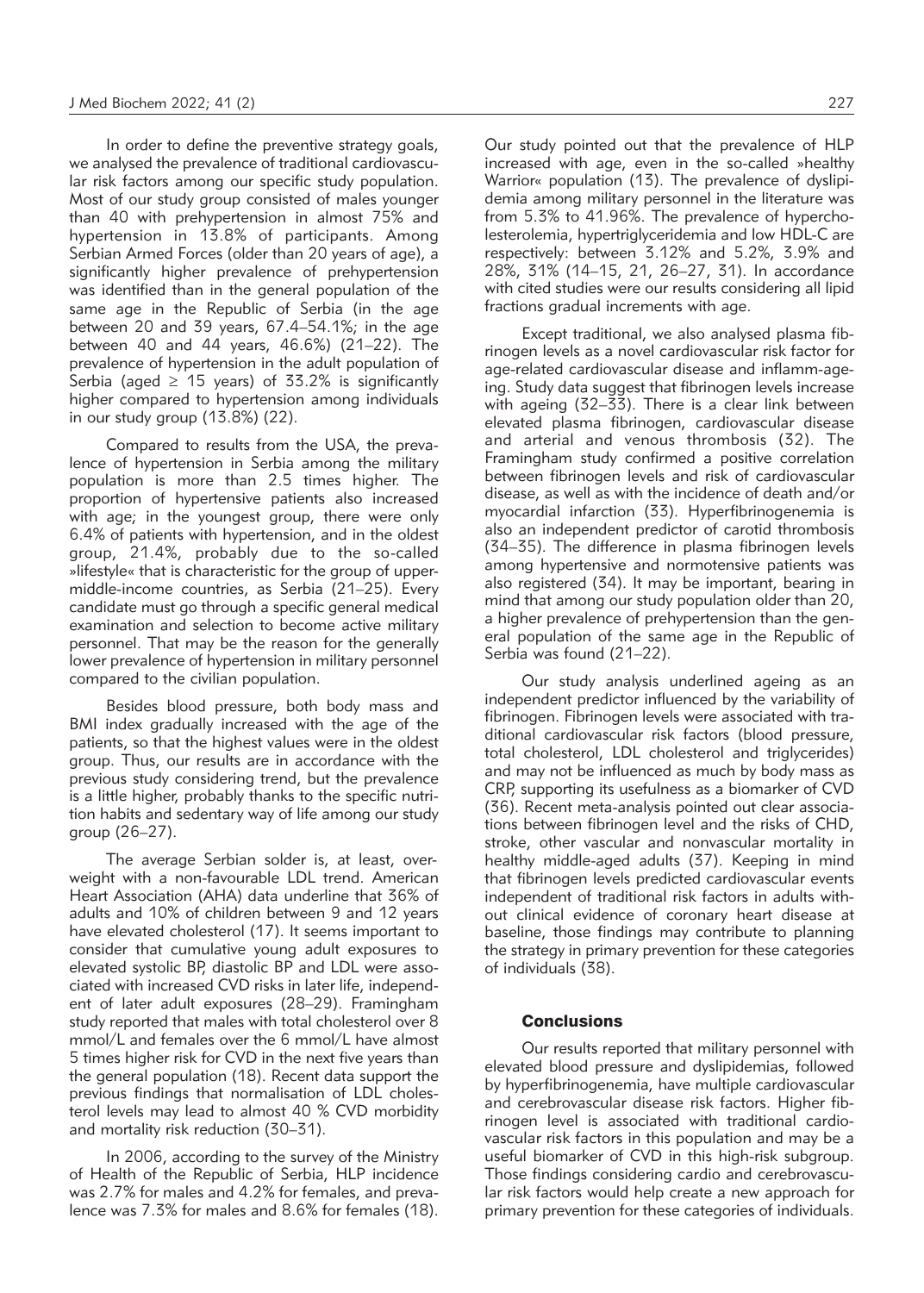## Author declaration

Authors certify that the manuscript represents a valid workpiece. Neither this manuscript nor one with substantially similar content under named authorship has been published or is being considered for publication elsewhere. The authors have participated in the research and the shaping of the manuscript.

*Acknowledgements*. We thank the Ministry of Defense of the Republic of Serbia for their assistance

#### **References**

- 1. Simić R, Ratković N, Dragojević Simić V, Savković Z, Jakovljević M, Perić V, et al. Cost Analysis of Health Examination Screening Program for Ischemic Heart Disease in Active-Duty Military Personnel in the Middle-Income Country. Front Public Health 2021; 9: 634778.
- 2. Kones R. Primary prevention of coronary heart disease: integration of new data, evolving views, revised goals, and role of rosuvastatin in management. A comprehensive survey. Drug Des Devel Ther 2011; 5: 325–80.
- 3. Zhang M, Deng Q, Wang L, Huang Z, Zhou M, Li Y, et al. Prevalence of dyslipidemia and achievement of low-density lipoprotein cholesterol targets in Chinese adults: A nationally representative survey of 163,641 adults. Int J Cardiol 2018; 260: 196–203.
- 4. Alwhaibi M, Altoaimi M, AlRuthia Y, Meraya AM, Balkhi B, Aldemerdash A, et al. Adherence to Statin Therapy and Attainment of LDL Cholesterol Goal Among Patients with Type 2 Diabetes and Dyslipidemia. Patient Prefer Adherence 2019; 13: 2111–8.
- 5. Dakshinamurthy S, Saxena V, Kumari R, Mirza AA, Dhar M. Prevalence of hypertension and associated cardiometabolic risk factors in urban Rishikesh, Uttarakhand. J Family Med Prim Care 2020; 9(6): 2931–9.
- 6. Bulelzai MA, Dubbeldam JL. Long time evolution of atherosclerotic plaques. J Theor Biol 2012; 297: 1–10.
- 7. Hudson SE, Feigenbaum MS, Patil N, Ding E, Ewing A, Trilk JL. Screening and socioeconomic associations of dyslipidemia in young adults. BMC Public Health 2020; 20(1): 104.
- 8. Genuth SM, Vlachos H, Brooks MM, Bantle JP, Chaitman BR, Green J, et al. BARI 2D: A Reanalysis Focusing on Cardiovascular Events. Mayo Clin Proc 2019; 94(11): 2249–62.
- 9. Halle M, Berg A, Keul L, Baumstark MW. Association between serum fibrinogen concentrations and HDL and LDL subfraction phenotypes in healthy men. Arterioscler Thromb Vasc Biol 1996; 16: 144–48.
- 10. Danesh J, Collins R, Appleby P, Peto R. Association of fibrinogen, C-reactive protein, albumin, or leukocyte count with coronary heart disease: meta-analyses of prospective studies. JAMA 1998; 279(18):1477–82.
- 11. Emerging Risk Factors Collaboration, Kaptoge S, Di Angelantonio E, Pencells L, Wood AM, White IR, et al. C-

and authorisation of the project Primary prevention of ischemic heart disease among active military personnel and civilian personnel in the military in the Republic of Serbia, MFVMA/5/17-19.

#### Conflict of interest statement

The authors reported no conflict of interest regarding the publication of this article.

reactive protein, fibrinogen, and cardiovascular disease prediction. N Engl J Med 2012; 367(14): 1310–20.

- 12. Shah D. Healthy worker effect phenomenon. Indian J Occup Environ Med 2009; 13(2): 77–79.
- 13. Barth SK, Kang HK, Bullman T. All-Cause Mortality Among US Veterans of the Persian Gulf War: 13-Year Follow-up. Public Health Rep 2016; 131(6): 822–30.
- 14. Shpagina LA, Ermakova MA, Volkova EA, Iakovleva SA. Clinical, functional and biochemical characteristics of arterial hypertension in military men under chronic stress. Med Tr Prom Ekol 2008; (7): 24–9.
- 15. Shrestha A, Ho TE, Vie LL, Labarthe DR, Scheier LM, Lester PB, et al. Comparison of Cardiovascular Health Between US Army and Civilians. J Am Heart Assoc 2019; 8(12): e009056.
- 16. Ratković N, Pandrc MS, Perić V, Stojanović M, Rančić N. Relationship between plasma high-sensitivity c-reactive protein and traditional cardiovascular risk factors among active-duty military personnel in Republic of Serbia. Vojnosanit Pregl 2022; 00: 30–30.
- 17. American Heart Association. Statistical Fact Sheet-Populations. International Disease Statistics. Dallas, Tex: American Heart Association. 2003. c 2003, American Heart Association. Available online at: www.americanheart.org/presenter.jhtml identifier =3001008.
- 18. Ministarstvo zdravlja Republike Srbije: Vodič za dijagnostikovanje i lečenje lipidskih poremećaja; 2011, Beograd.
- 19. Franceschi C, Garagnani P, Parini P, Giuliani C, Santoro A. Inflammaging: a new immune-metabolic viewpoint for age-related diseases. Nat Rev Endocrinol 2018; 14(10): 576–90.
- 20. Liberale L, Montecucco F, Tardif JC, Libby P, Camici GG. Inflamm-ageing: the role of inflammation in age-dependent cardiovascular disease. Eur Heart J 2020; 41(31): 2974–82.
- 21. Ray S, Kulkarni B, Sreenivas A. Prevalence of prehypertension in young military adults and its association with overweight and dyslipidaemia. Indian J Med Res 2011; 134(2): 162–7.
- 22. Šipetić Grujičić S, Miljuš D, Soldatović I, Nikolić A, Vujčić I. Prehypertension and hypertension prevalence and risk factors among adult population in Republic of Serbia: A cross-sectional study. Vojnosanit Pregl 2020; 77(6): 590–600.